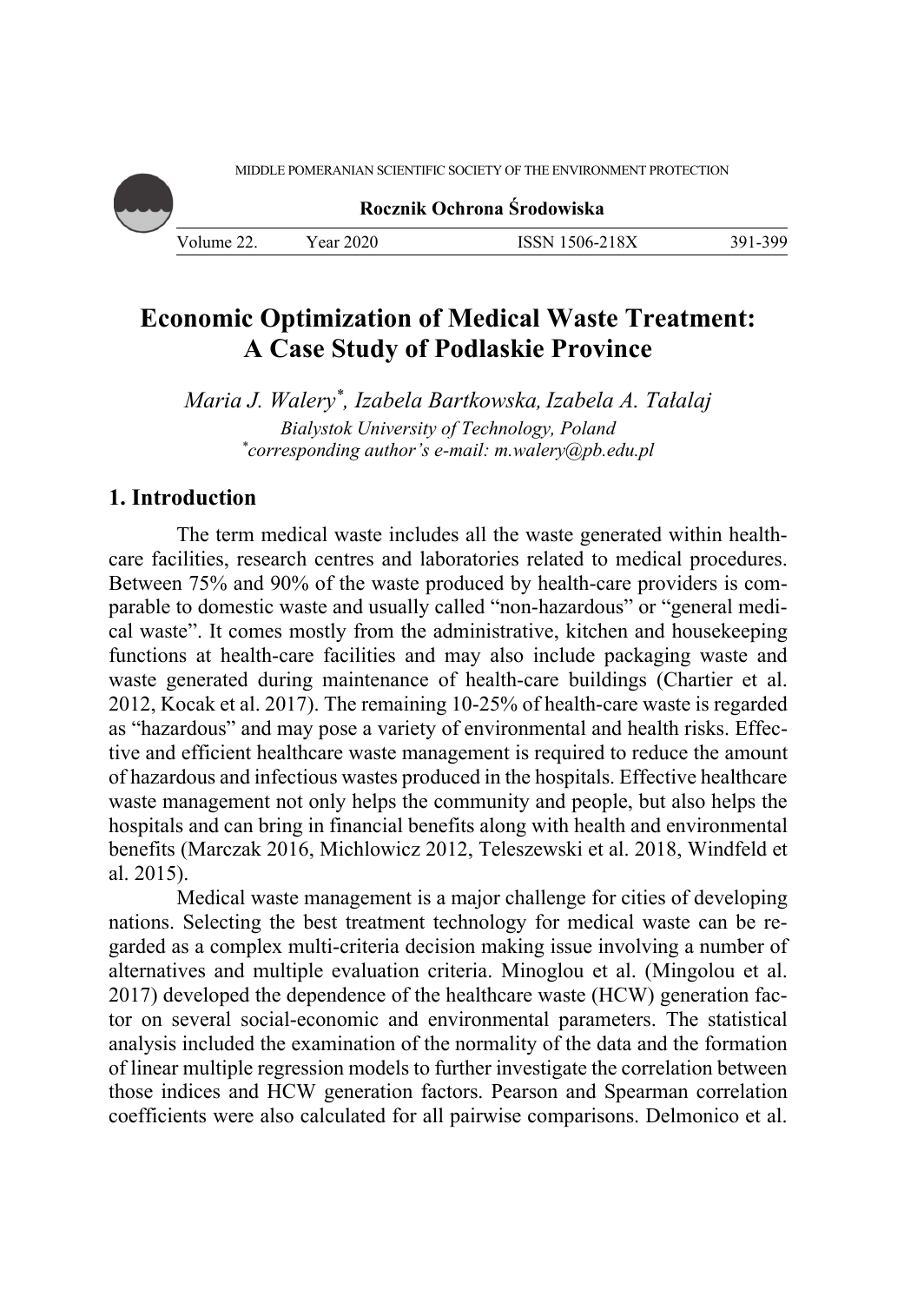(Delmonico et al. 2018) has proposed to investigate the barriers in healthcare waste management and their relevance. For this purpose, this paper analyses waste management practices in two Brazilian hospitals by using case study and the Analytic Hierarchy Process method (AHP). The barriers were organized into three categories - human factors, management, infrastructure and the main findings suggest that cost and employee awareness were the most significant barriers. Shi et al. (Shi et al. 2009) has presented a Mixed Integer Linear Programming model with minimizing costs for medical waste reverse logistics networks. The total costs for reverse logistics include transportation cost, fixed cost of opening the collecting centers and processing centers and operation cost at these facilities over finite planning horizons. An improved genetic algorithm method with a hybrid encoding rule is used to solve the proposed model. Hu et al. (Hu et al. 2002) has presented a cost-minimization model for a multi-time-step, multi-type hazardous-waste reverse logistics system. A discrete-time linear analytical model is formulated that minimizes total reverse logistics operating costs subject to constraints that take into account such internal and external factors as business operating strategies and governmental regulations. Mantzaras et al. (Mantzaras et al. 2017) has presented an optimization model to minimize the cost of an accumulation, transport, treatment and disposal system for infectious medical waste (IMW). The model calculates the optimum locations of the treatment facilities and transport stations, their capabilities  $(Mg/d)$ , the number and capacities of all waste accumulation, transport and their optimum transport path and the minimum IMW management system cost. For the execution of the optimization routine, two completely different software were used and the results were compared. The first software was Evolver, which is based on the use of genetic algorithms. The second one was Crystal Ball, which is based on Monte Carlo simulation. Lu et al. (Lu et al. 2016) has proposed a new hybrid decision making approach combining interval 2-tuple induced distance operators with the technique for order preference by similarity to an ideal solution (TOPSIS) for tackling HCW (Health-care waste) treatment technology selection problems with linguistic information. The proposed interval 2-tuple induced TOPSIS (ITI-TOPSIS) can not only model the uncertainty and diversity of the assessment information given by decision makers, but also reflect the complex attitudinal characters of decision makers and provide much more complete information for the selection of the optimum disposal alternative.

This paper describes the optimization studies aime dat analysing the impact of the parameter described by the discount factor on the cost of the system and its structure.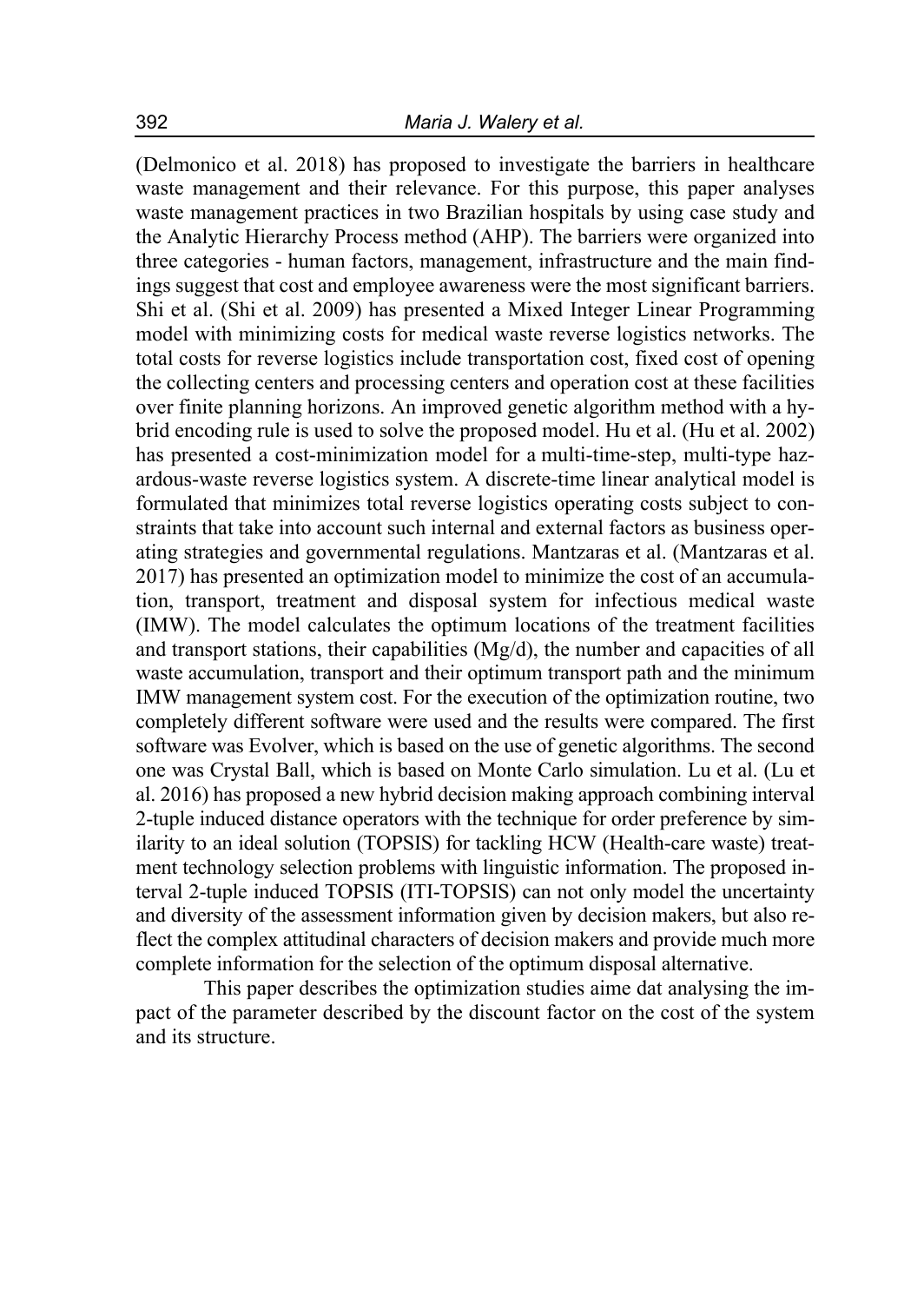### **2. Case study**

In this paper, the optimization model of the transport and disposal of medical waste is presented in the dynamic version, taking into account expected changes of input and output parameters of the waste management system as well as its status in given periods of time.

This paper usues the optimization model of disposal and treatment of municipal waste (Biedugnis et al. 2003), as well as a computer software MRGO+ (Model for Regional Waste Management), through which the model was implemented. It has been verified by the author and adapted to the needs of the proposed model to optimise the disposal and treatment of medical waste on the example of the Podlaskie Province.

The scope of operational research carried out under the optimization study was divided into two stages of optimization calculations with assumed technical and economic parameters of the system. In the first stage, the lowest cost of functioning of the analysed system was generated, whereas in the second one the influence of the input parameter of the system, i.e. the discount factor on the economic efficiency index (E) and the spatial structure of the system was determined.

The object of optimization studies were the influence of the input parameter of the system, i.e. the discount factor on the economic efficiency index (E) and the spatial structure of the medical waste system was determined.

18 sources of waste generation and accumulation (hospitals) within the studied area of the Podlaskie Province were selected for the analysis after taking into account the above mentioned assumptions and environmental conditions. The study also included: four intermediate objects (medical waste incinerators), respectively: IF1 (Suwalki), IF2 (Lomza), IF3 (Bialystok) and IF4 (Hajnowka), where pyrolytic decomposition process of waste will take place, and four end objects (respectively FF1, FF2, FF3, FF4) - areas for temporary storage of postprocess waste from the incineration process located in the area of waste incineration facility. The model did not include restrictions on the capacity of intermediate and end objects (Walery 2017).

The scope of operational research carried out in the framework of the optimization study was divided into successive stages in order to present options of the proposed model:

- Stage I includes optimization calculations, assuming fixed technical and economic parameters. Sequence 1, made in this stage, was also a comparative course – a benchmark for other solutions and obtained results to compare.
- Stage II included a number of additional cours aimed at determining the impact of the model input parameters of the system on the indicator of expenses of economic efficiency index (E) and the spatial structure of the system (system location of objects and their associated waste disposal routes). The following input data were taken into account: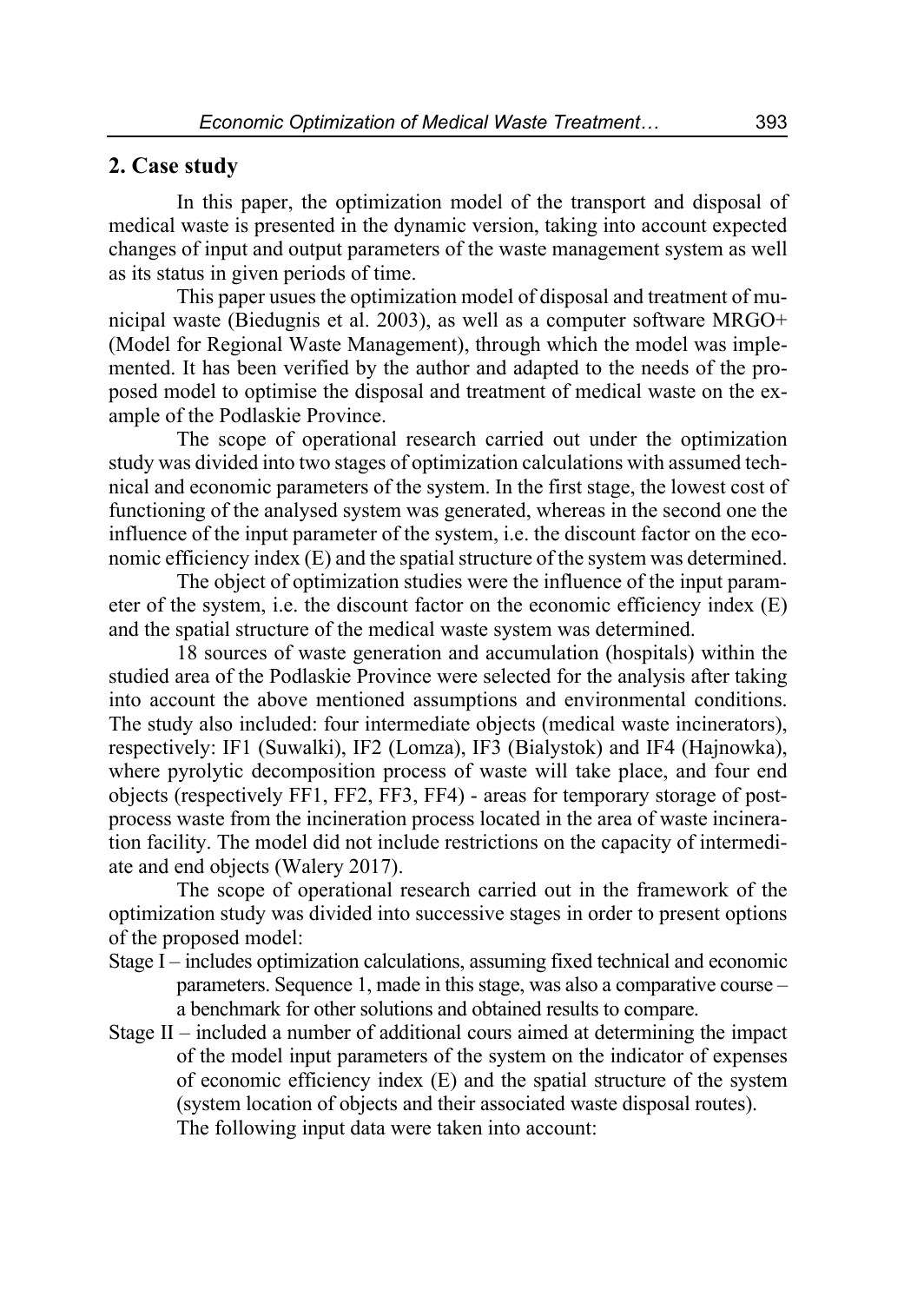- economic parameters describing the system (waste transport unitary costs, inflation and discount factor),
- economic parameters describing the objects of the system (capital and operating costs),
- the size reduction of medical waste in the system of indirect objects expressed in the form of the output factor of the process – wwp  $[\%]$ ,
- $\bullet$  the planned time horizon [t], (duration of model process) (Walery 2017).

The data relating to the costs of transport, investments and operation of the system objects, necessary for optimisation calculations, derived from existing plants, located in the model region. The calculation was performed by the unit cost of the work presented in Biedugnis et al. (Biedugnis et al. 2003) taking into account the current prices and fees. The cost of medical waste removal from the source unit to the disposal site, with the adopted technical and operational conditions is  $K_{ij} = 9.57$  PLN, and when expressed in unit cost of 1 ton of transport per 1 minute  $(k)$  = PLN 1.33/t/min.

The economic efficiency calculations of the method were presented in the work by Biedugnis et al. (Biedugnis et al. 2003) whose dynamic model related to inflation and discounting of the annual capital and operating costs in each model period. Transport costs are also discounted and adjusted for inflation.

The discount factor and inflation factor of the capital cost  $(Z_N^t)$  and the current cost  $(Z_E^t)$  for the t model period can be expressed (Biedugnis et al. 2003):

$$
Z_N^t, Z_E^t = \sum_{i=1}^{m_t} (d_t \cdot q_t)^i
$$
 (1)

where:  $d_t = 1/(1+r)^i$ , discounting factor,  $q_t = 1/(1+e)^i$ , inflation factor,  $r$  – discount factor, e – inflation factor.

Finding the best solution from the point of view of economic efficiency index was set as a priority. The above mentioned criterion takes into account both the selection of waste treatment technologies, as well as search for the best relationship between the location of objects used and the associated waste transport route network, depending on the amount of waste transported in each model periods.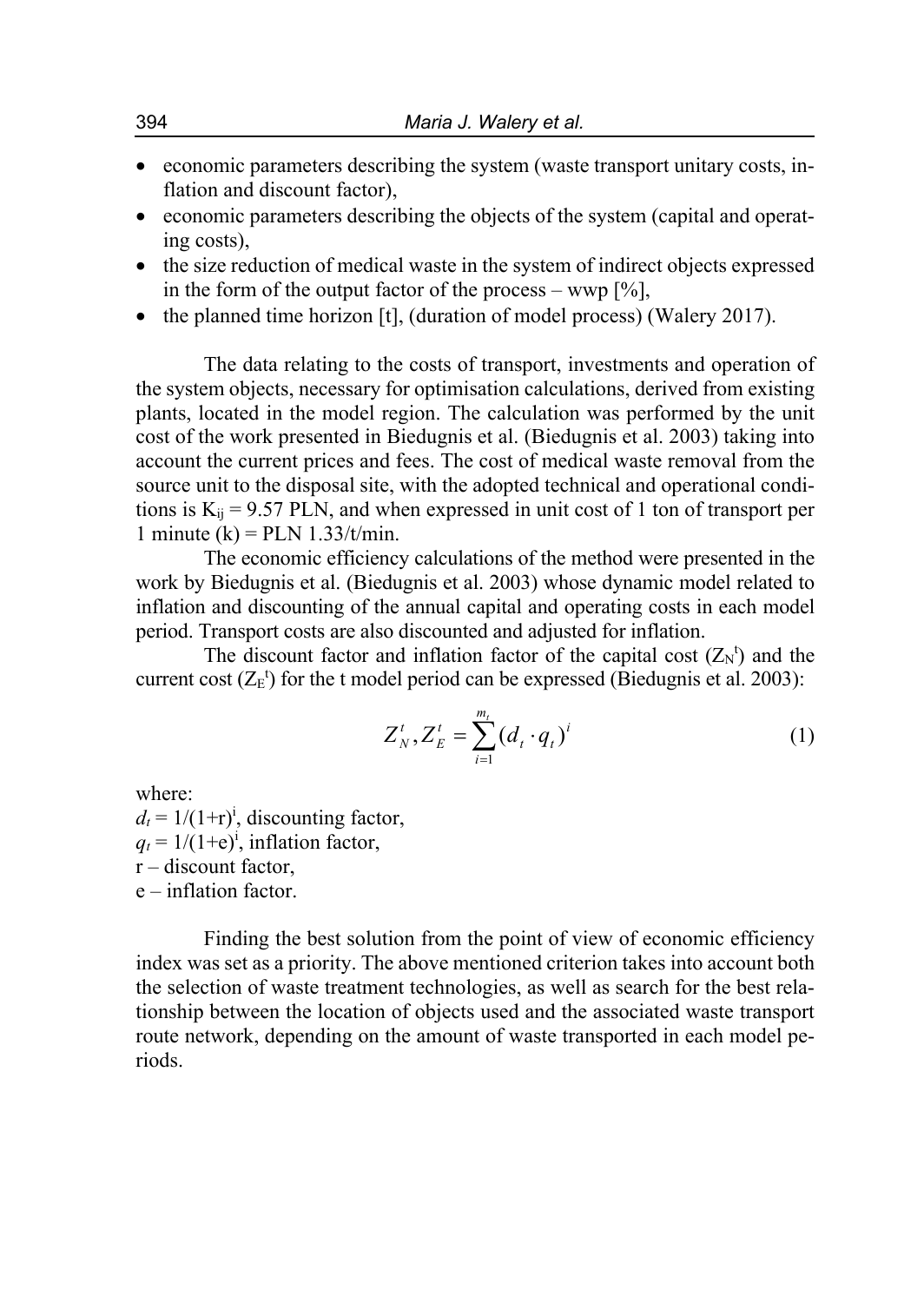## **3. Results and discussion**

Calculations were carried out in the following courses:

- Stage I course  $1$  the course like in the solution with the following parameters: duration of model period, respectively  $t_1 = 5$  and  $t_2 = 15$  years, the unitary cost of transportation of medical waste in the first and second model period, respectively, 1.33 and 0.44 PLN/Mg/min, the level of reduction of medical waste in the intermediate facilities expressed as a coefficient of the process output,  $wwp = 10\%$ .
- Stage II in courses 2-5 the impact of changes in the discount factor on the cost of the system and its spatial structure was examined. The discount factor has a significant impact on the cost of operating the system and, consequently, the change in the economic efficiency index (E).

As a result of optimization calculations for the course 1 (Stage I) of the pre-established model system of the 26 facilities (18 – the source of the medical waste,  $4$  – incineration,  $4$  – storage of hazardous waste,  $55$  – possible routes for waste transport), the was a number of facilities selected in model periods I and II: 3/3 incinerators, 3/3 of the landfills and 21/21 waste transport routes, in consequence minimizing the cost of the system. Process levels in intermediate and final facilities in each model period for Stage I are presented in Table 1.

| System<br>facilities | Process      | Processing activity<br>level [Mg/year] | Duration of model studies<br>$I = 5$ years, $II = 15$ years |
|----------------------|--------------|----------------------------------------|-------------------------------------------------------------|
| IF1                  | incineration | 140.400                                |                                                             |
| IF1                  | incineration | 148.800                                | Н                                                           |
| IF <sub>2</sub>      | incineration | 210.400                                |                                                             |
| IF <sub>2</sub>      | incineration | 222.400                                | Π                                                           |
| IF3                  | incineration | 434.400                                |                                                             |
| IF3                  | incineration | 450.900                                | Н                                                           |
| FF1                  | storage      | 14.040                                 |                                                             |
| FF1                  | storage      | 14.880                                 | Н                                                           |
| FF <sub>2</sub>      | storage      | 21.040                                 |                                                             |
| FF <sub>2</sub>      | storage      | 22.240                                 | Н                                                           |
| FF3                  | storage      | 43.440                                 |                                                             |
| FF3                  | storage      | 45.090                                 |                                                             |

**Table 1**. The level of processing activities of intermediate and final objects for the  $1<sup>st</sup> course [Mg/year]$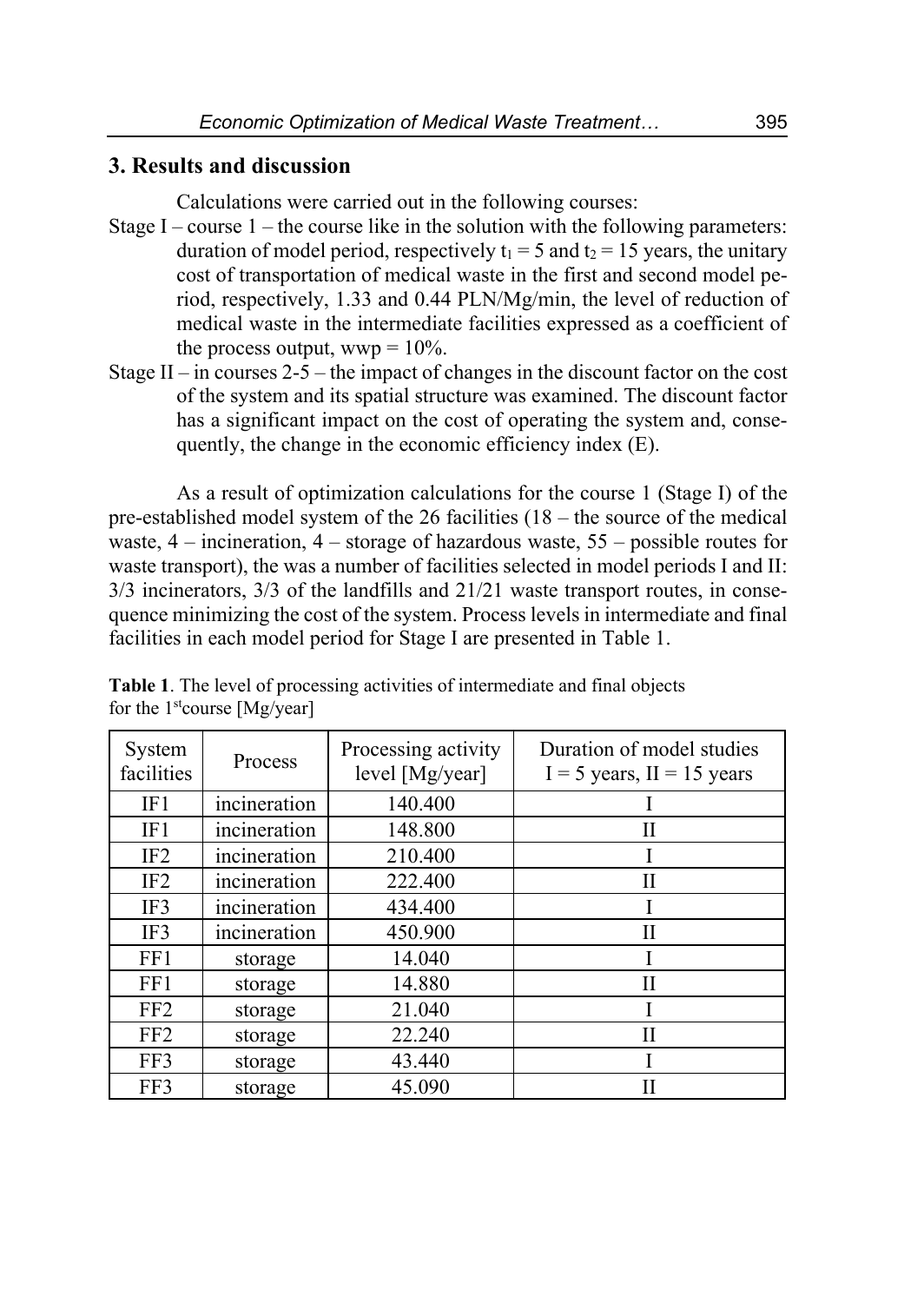For courses 2, 3, 4 and 5 – the impact of change of the discount factor on the final solution has been studied. This change was not accompanied by any modifications in the structure of the system or levels of processing activities in intermediate and final facilities in particular model periods.

The system layout of the system objects, the amount of transported waste and the related transport routes are shown in Fig. 1. The highest value of the economic efficiency index  $E = 2332.60$  PLN/Mg was obtained (increase E by approx. 46% in relation to course 1) with the assumed discount factor =  $0.980$  (course 2), while for the discount factor  $= 0.909$  (course 5) the lowest value of the economic efficiency index was  $E = 1164.20$  PLN/Mg (E decrease by approx. 27% in relation to course 1).



**Fig. 1.** Correlation of the economic efficiency index (E) and discount factor

### **4. Conclusions**

This paper presents the optimisation model of the medical waste disposal and neutralisation system in the dynamic version, taking into account the expected changes in the input and output parameters of the waste management system and the status of the system at specific time intervals. This allows the system to be considered as an investment project, i.e. assuming the implementation of a system from scratch, modernisation or a project including modernisation of existing facilities as well as implementation of new system solutions, enabling application of the solution with the lowest total system cost.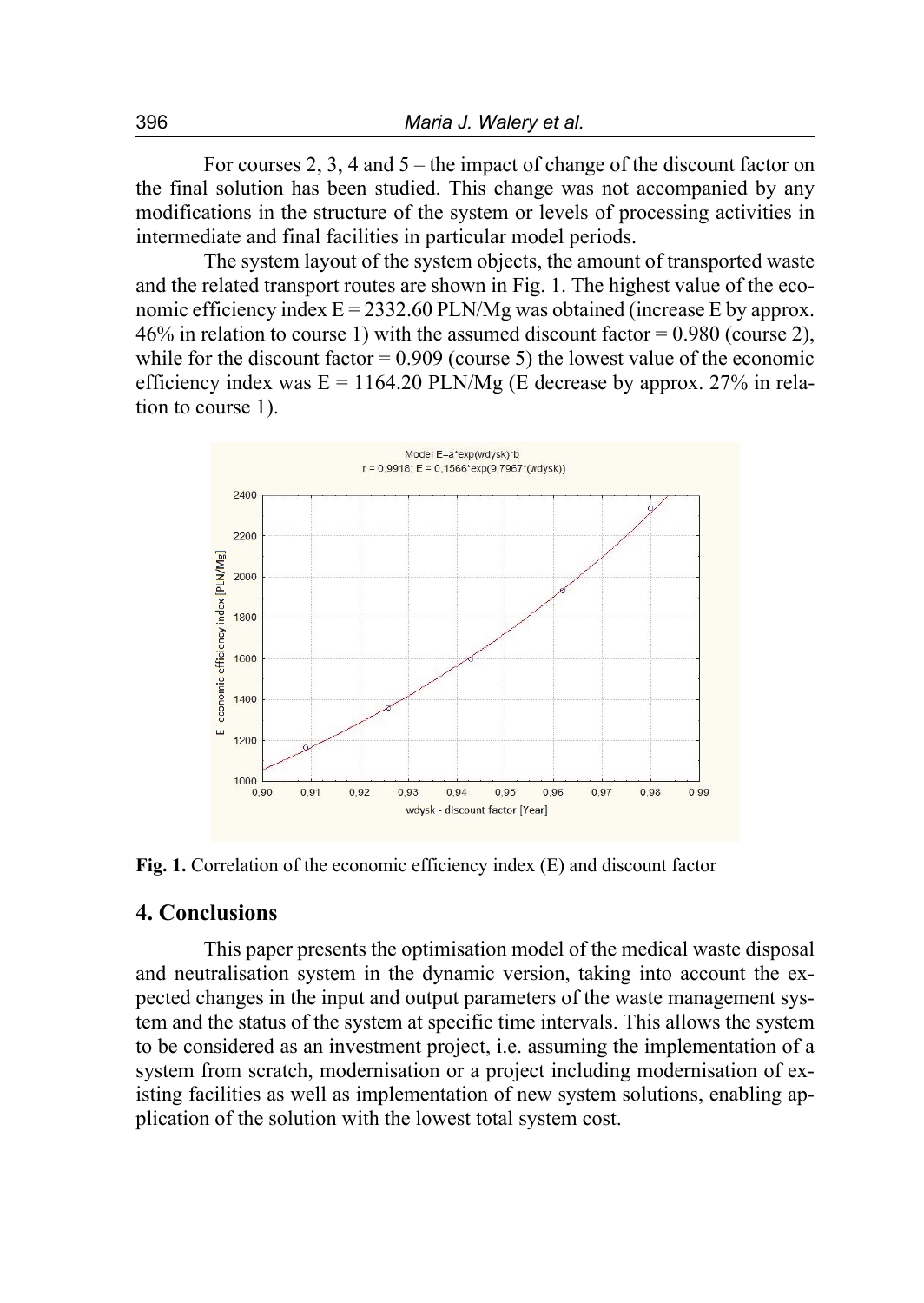The dynamic model includes inflation and discounting of annual capital expenditures and current costs. These costs are included in the model as timevarying values for subsequent model periods, i.e. with the assumed duration of the first and second model period respectively:  $t_1 = 5$  years and  $t_2 = 15$  years and *wwp* (input parameter) =  $10\%$ . Transport costs, like capital and current costs, are discounted and include inflation.

Taking into account the discount factor causes a significant change in the system's operating costs and consequently a change in the economic efficiency index (E). It does not, however change the spatial structure of the system, i.e. the location scheme of the system objects, the quantity of waste transported and the associated waste transport routes. With the assumed discount factor in the range of 0.980 to 0.909, the highest cost of the system was achieved at the level of  $E =$ 2332.60 PLN/Mg (increase of economic efficiency index E by ca. 46% in comparison with course 1, and discount factor = 0.980). The lowest cost of the system was achieved at the level of  $E = 1164.20$  PLN/Mg (increase of economic efficiency index E by ca. 27% in comparison with course 1, and discount factor  $=$ 0.909).

The increase in the discount factor is accompanied by an increase in the economic efficiency index (E), which can be described by the following correlation:

E(*wdysk*) = 0.1566\*exp(9.7967\*(*wdysk*) [PLN/Mg]

The final decision about choosing a variant of system operation does not have to coincide with the obtained solution being the result of modelling. The obtained results of optimisation studies should be treated as an aid in decisionmaking, taking into account a number of complex environmental conditions and the dynamics of economic factors and the socio-political conditions.

*The research was conducted as a research project WZ/WBiIS/02/19 in Faculty of Building and Environmental Engineering of BUT and financed by the Ministry of Science and Higher Education.* 

### **References**

- Biedugnis, S., Podwójci, P., Smolarkiewicz, M. (2003). *Optimization of municipal waste management in micro and macro-region scale*. Warsaw, PAN.
- Chartier, Y., Emmanuel, J., Pieper, U., Prüss, A., Rushbrook, P., Stringer, R., Townend, W., Wilbum, S., Zghondi, R. (2012). *Safe managemenet of wastes from health-care activities*. WHO.
- Delmonico, D.V.G., Santos, H.H., Pinheiro, M.A.P., Castro, R., Souza, R.M. (2018). Waste management barriers in developing country hospitals: case study and AHP analysis. *Waste Management Resorces, 36*(1), 48-58.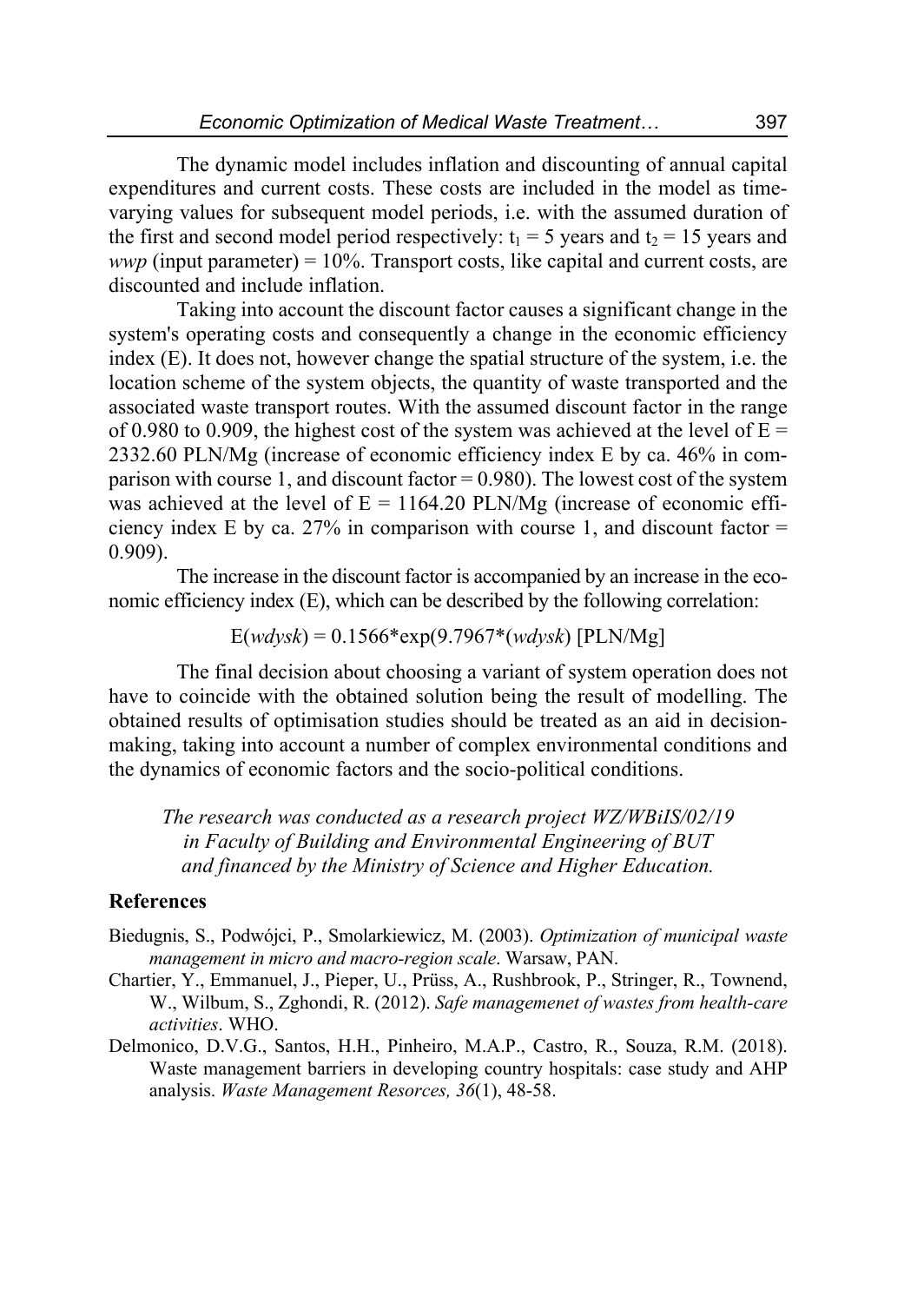- Hu, T.L., Sheu, J.B., Huang, K.H. (2002). A reverse logistics cost minimization model for the treatment of hazardous wastes. *Transportation Research Part E, 38*, 457-473.
- Kocak, O., Kurtuldu, H., Akpek, A., Kocoglu, A., Erogul, O. (2017). *A medicial waste management mdel for public private partnership hospitals*. Medical Technologies National Conference, TIPTEKNO.
- Lu, C., You, J.X., Liu, H.C., Li, P. (2016). Health-care waste treatment technology selection using the interval 2-tuple induced TOPSIS method. *International Journal of Environmental Research and Public Health, 13*(6).
- Mantzaras, G., Voudrias, E.A. (2017). An optimization model for collection, haul, transfer, treatment and siposal of infectious medical waste: Application to a Greek region. *Waste Management, 69*, 518-534.
- Marczak, H. (2016). Logistics of waste management in healthcare institutions. *Journal of Ecological Engineering, 17*(3), 113-118.
- Michlowicz, E. (2012). Optimization of nonlinear transport-production task of medical waste. *The Archives of Transport, 24*(3), 354-366.
- Minoglou, M., Gerassimidou, S., Komilis, D. (2017). Healthcare waste generation worldwide and its dependence on socio-economic and environmental factors. *Sustainability, 9*(2), 220.
- Shi, L., Fan, H., Gao, P., Zhang, H. (2009). *Network model and optimization of medical waste reverse logistics by improved genetic algorithm.* International Symposium on Intelligence Computation and Applications, ISICA 5821LNCS, 40-52.
- Teleszewski, T.J., Zukowski, M. (2018). The influence of sludge on thermal performance of heat exchanger tubes inside in an anaerobic digester. *Journal of Ecological Engineering, 19*(4), 242-250.
- Walery, M.J. (2017). The effect of inflation rate on the cost of medical waste management system. International Conference on Advances in Energy Systems and Environmental Engineering (ASEE17), *E3S Web of Conferences, 22*.
- Windfeld, E.S., Brooks, M.S. (2015). Medical waste managaeent a review. *Journal Environmental Management, 163*, 98-108.

#### **Abstract**

This paper describes the optimization studies aime dat analysing the impact of the parameter described by the discount factor on the cost of the system and its structure. The study was conducted on the example of the analysis of medical waste management system in north-eastern Poland, in the Podlaskie Province. The scope of operational research carried out under the optimization study was divided into two stages of optimization calculations with assumed technical and economic parameters of the system. In the first stage, the lowest cost of functioning of the analysed system was generated, whereas in the second one the influence of the input parameter of the system, i.e. the discount factor on the economic efficiency index (E) and the spatial structure of the medical waste management system was determined. With the assumed discount factor in the range of 0.980 to 0.909, the highest cost of the system was achieved at the level of 2332.60 PLN/Mg (increase of economic efficiency index E by ca. 46% in comparison with course 1, with discount factor  $= 0.980$ ; furthermore, discount factor  $= 0.909$  produced the lowest